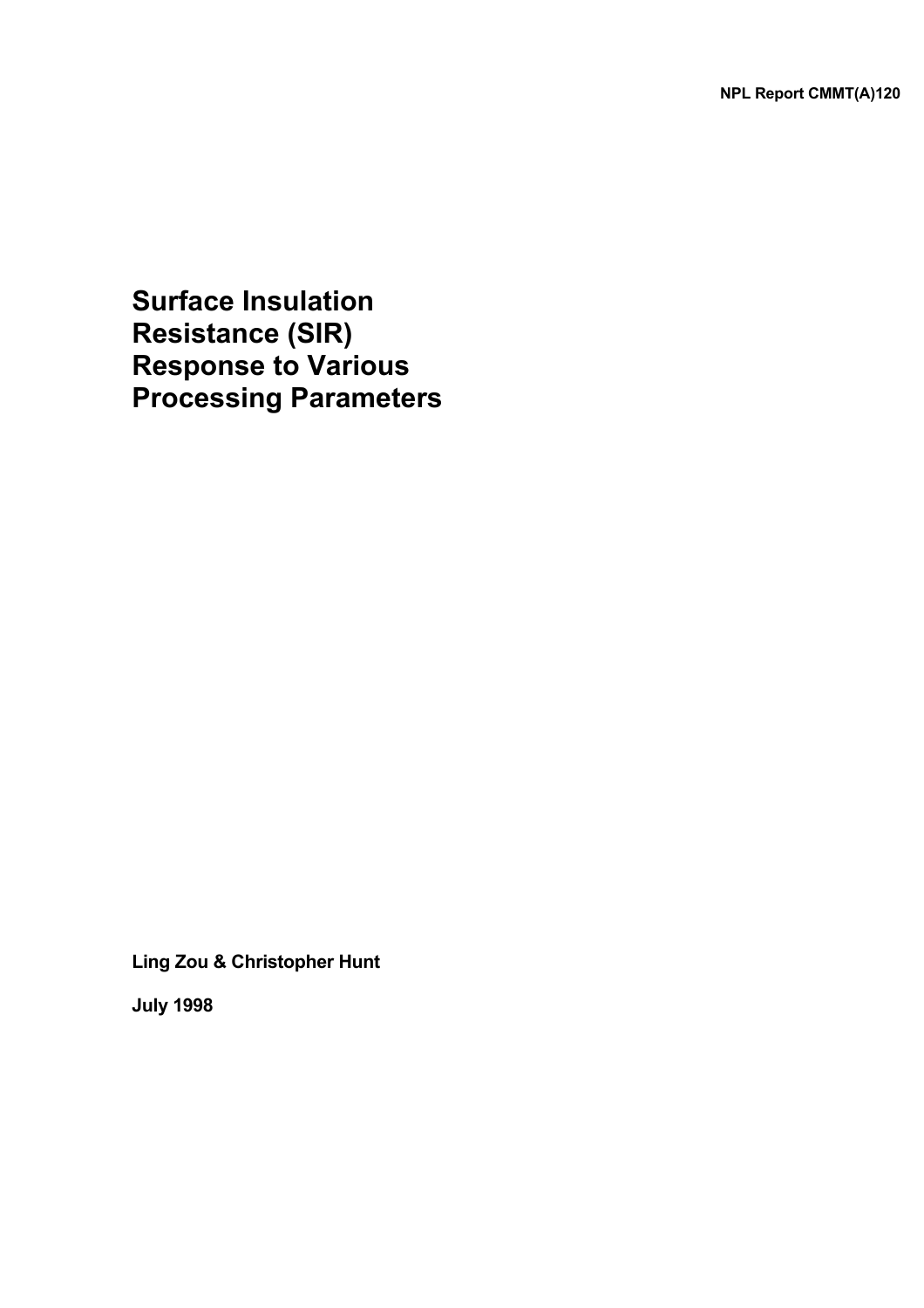© Crown copyright 1998 Reproduced by permission of the Controller of HMSO

ISSN 1361-4061

 National Physical Laboratory Teddington, Middlesex, UK, TW11 0LW

Extracts from this report may be reproduced provided the source is acknowledged.

Approved on behalf of Managing Director, NPL, by Dr C Lea,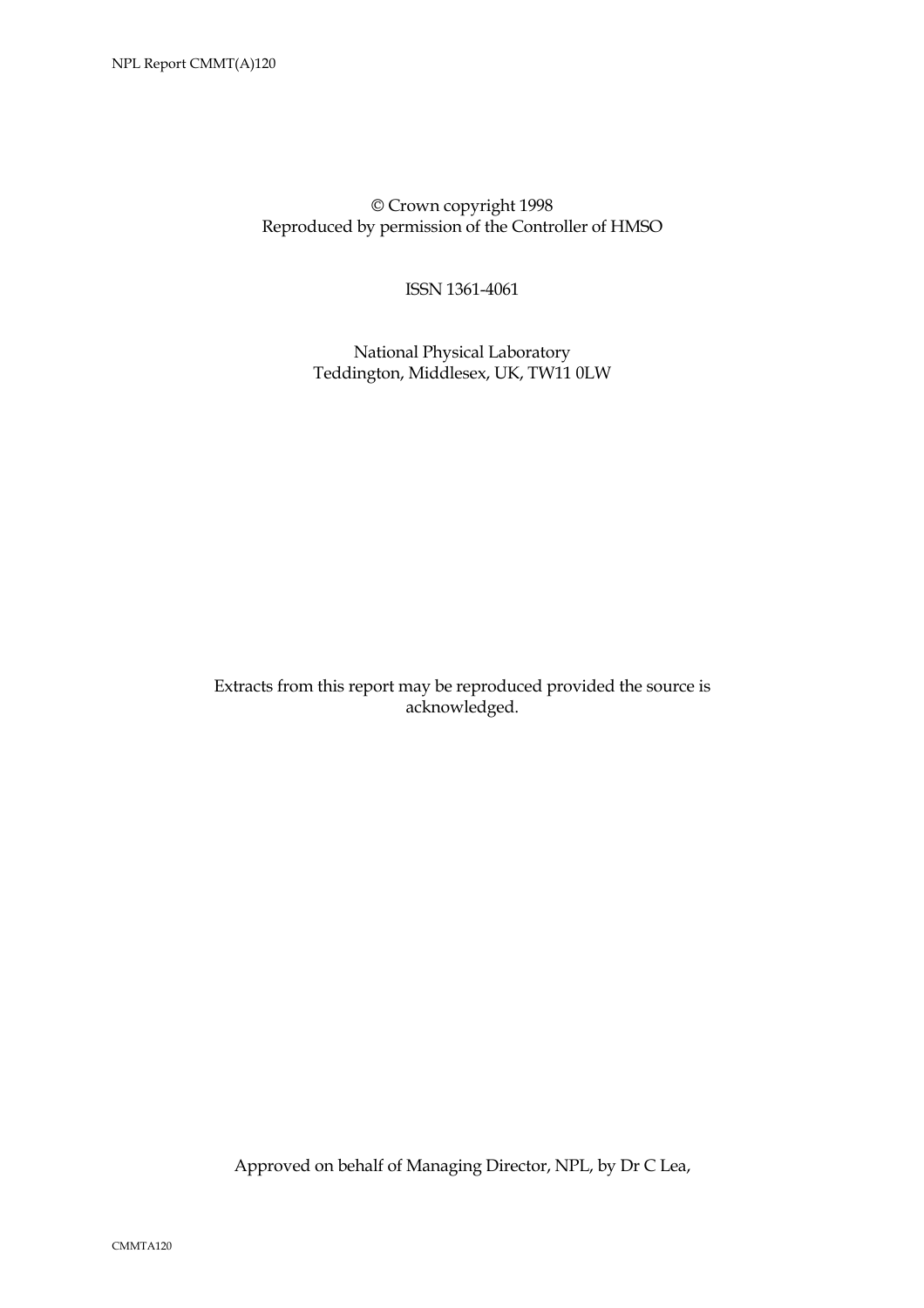Head, Centre for Materials Measurement and Technology

## **CONTENTS**

| $\mathbf{1}$   | <b>INTRODUCTION</b>         |                                                                                                                                            |   |                                     |
|----------------|-----------------------------|--------------------------------------------------------------------------------------------------------------------------------------------|---|-------------------------------------|
| $\overline{2}$ |                             | <b>EXPERIMENT</b>                                                                                                                          |   | $\mathbf{1}$                        |
|                | 2.1<br>$2.2^{\circ}$<br>2.3 | <b>SAMPLE PREPARATION</b><br>FLUXES AND ENVIRONMENT TEST CONDITIONS<br>SURFACE INSULATION RESISTANCE MEASUREMENTS                          |   | $\mathbf{1}$<br>$\overline{2}$<br>4 |
| 3              |                             | <b>RESULTS</b>                                                                                                                             |   | 5                                   |
|                | 3.1<br>3.2<br>3.3<br>3.4    | <b>PCB FINISH</b><br><b>EFFECT OF TEST BIAS</b><br>EFFECT OF GLYCOL CHEMISTRY<br>IMPACT OF REFLOW AND THE PRESENCE OF COMPONENTS<br>ON SIR |   | 5<br>6<br>8<br>8                    |
| 4              |                             | <b>DISCUSSION</b>                                                                                                                          | 9 |                                     |
| 5              |                             | <b>CONCLUSION</b>                                                                                                                          |   | 10                                  |
|                |                             | <b>ACKNOWLEDGEMENTS</b>                                                                                                                    |   | 10                                  |
|                | <b>REFERENCES</b>           |                                                                                                                                            |   | 10                                  |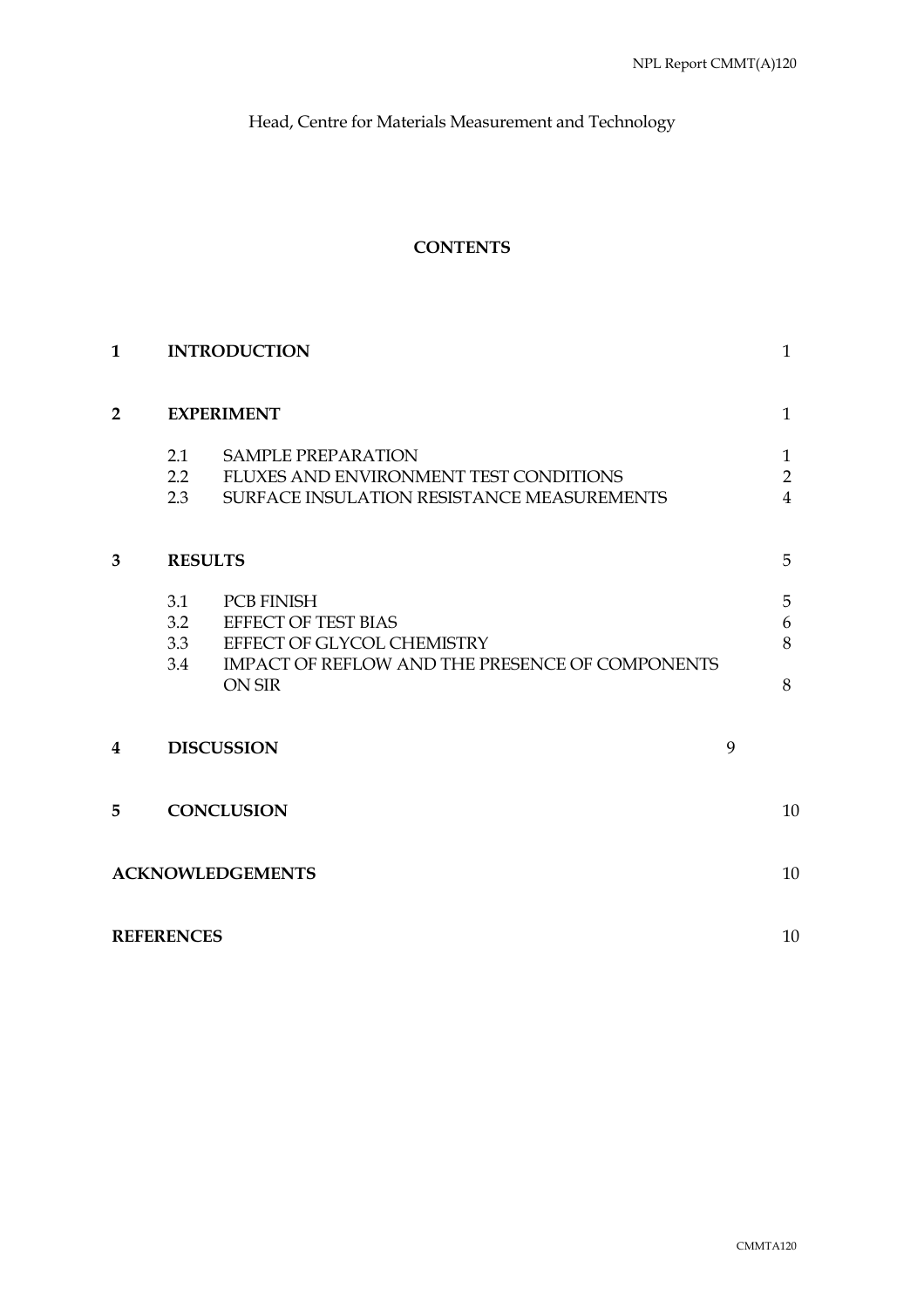July 1998

# **Surface Insulation Resistance (SIR) Response to Various Processing Parameters**

by

Ling Zou and Christopher Hunt

National Physical Laboratory Teddington, Middlesex, UK, TW11 0LW

#### **ABSTRACT**

SIR testing is carried out under a wider range of experimental conditions than those detailed in standards. The work here explores some of the issues when using a range of fluxes with various processing conditions that include the influence of substrate finish, test bias and reflow processing. These results clearly show that care must be exercised when using different test set-ups, and extrapolating between testing and use conditions. In particular the use of 50V test bias can produce anomalous results when compared to a 5V use environment.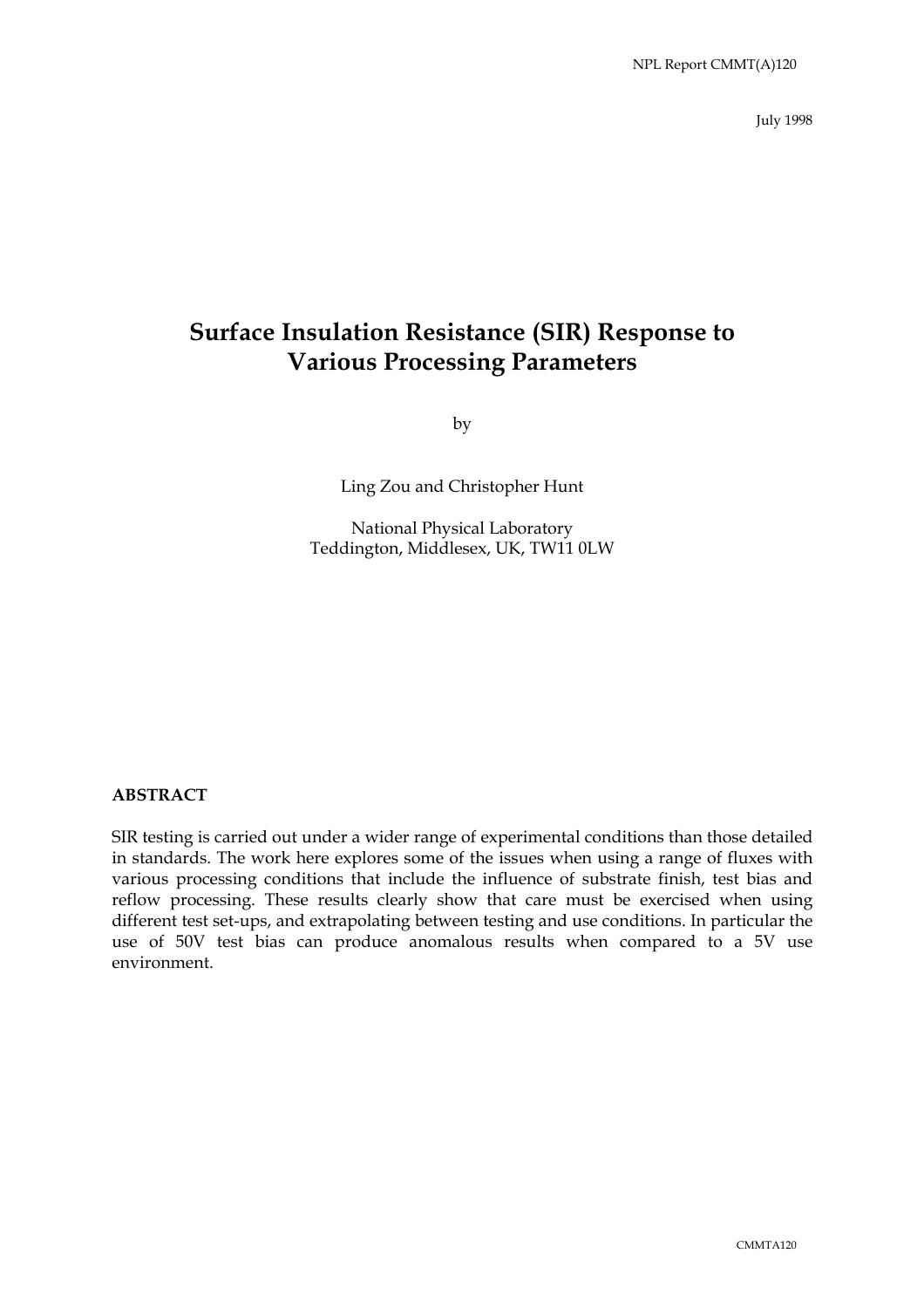## **1 INTRODUCTION**

The Surface Insulation Resistance (SIR) technique has been widely used to assess the effect of contaminants on the reliability of assemblies. Comparison with other methods SIR measurement has the advantage that it can be used to detect the localised contamination and that it can measure the effect of contaminants, both ionic and non-ionic, on the reliability of the printed circuit assembly.

In the production process of the printed circuit assembly, there are several kind of fluxes currently in use. Furthermore, in the preceding board fabrication process of hot air solder levelling (HASL)) process the soldering operation uses fluxes, often containing significant amounts of polyethylene (PEG) or polypropylene glycol (PPG). These glycols can be difficult to remove if they have been absorbed into the substrate. If significant traces of these flux residues remain in the board, then the SIR values can be dramatically compromised.

Today the complex nature of flux chemistry requires any test to be sensitive to the composition and detect any synergistic effects between the various components in the flux. Hence, the testing conditions should be sensitive to the flux stability, especially the carboxylic acid residues which are not resistant to high temperature tests.

The aim of this work was to investigate how SIR is effected by the following factors: different fluxes, flux surface load, temperature, humidity and soldering process.

## **2 EXPERIMENT**

## 2.1 SAMPLE PREPARATION

A NPL designed board with two SIR comb patterns was used. The board is shown in Figure 1. The size of the comb pattern is 25.5 x 26.5 mm with 0. 64 mm pitch and 0.32 mm gap, and approximately 1409 squares. Boards with gold on nickel (Au-Ni), hot air soldered levelled (HASL) and plain copper finish were used. The boards were cleaned in an Ionograph 500M with 75% IPA plus 25% de-ionised water solution at 45°C. The cleaned boards were fluxed using four alternative fluxes with three different loads. The boards were placed on a 60°C hot plate during the fluxing operation, to ensure the flux spreading was limited to the SIR pattern. The fluxes were applied by a dropper to the centre of comb pattern and the fluxed area was approximately 1.6 cm2. The fluxed boards were then left for 16 hours at room temperature for the flux to dry.

Some of the fluxed boards were subject to a reflow cycle to simulate a full assembly process. In addition on some of these reflowed boards, QFP components were placed over the SIR patterns to simulate the trapping action of components during a reflow process. Figure 2 shows the temperature profile of the reflow oven.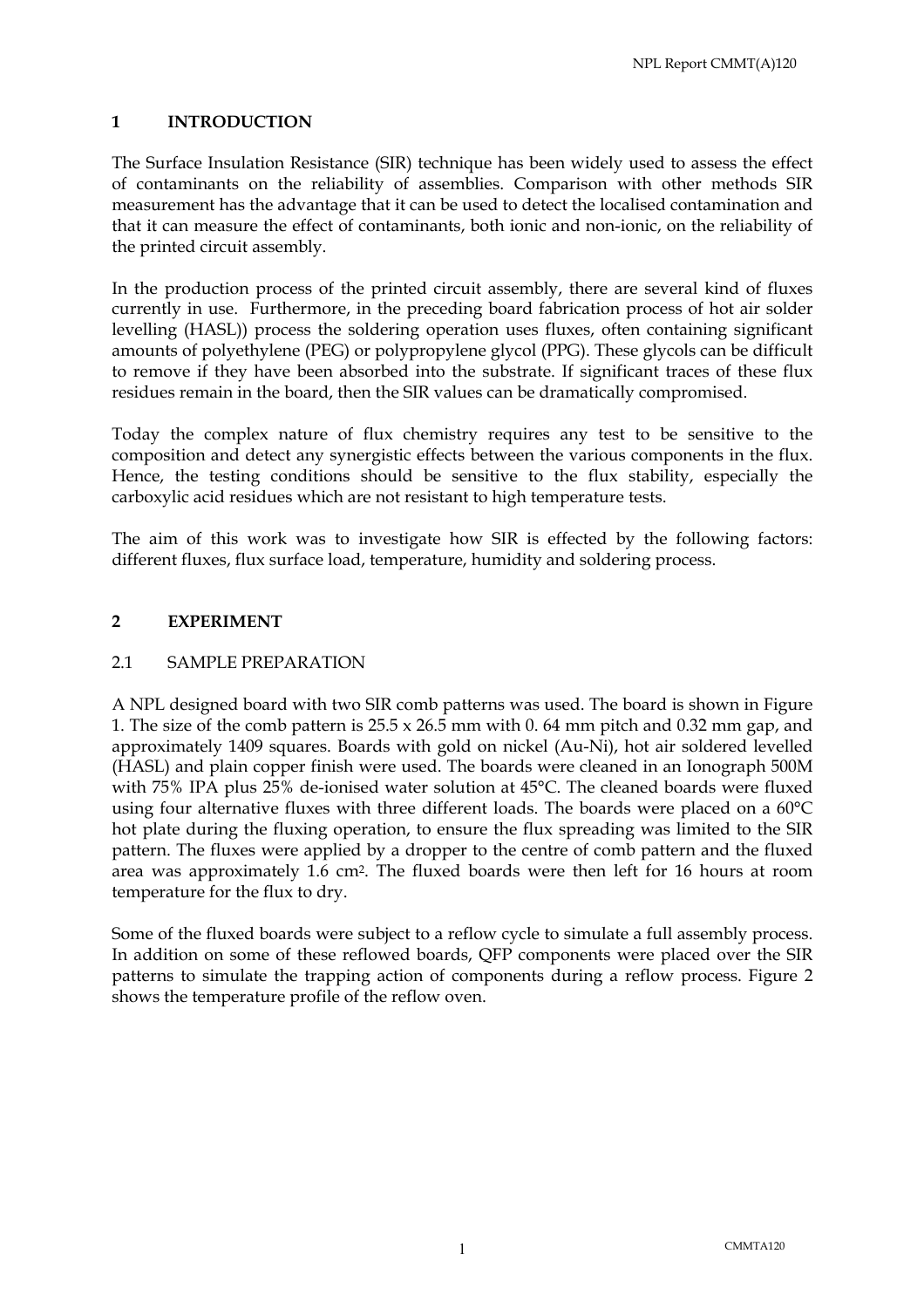

Figure 1: Test board for SIR measurement.



Figure 2: Reflow temperature profile for fluxed boards

#### 2.2 FLUXES AND ENVIRONMENT TEST CONDITIONS

The effect of the test bias voltage on SIR was studied at two bias voltages of 5 V and 50 V. The fluxes, flux surface load, test temperature and humidity are listed in Table 1.

Four generic fluxes chemistries were chosen for this work:

1. A rosin based, activated with 0.5% halide, typical of RMA fluxes. This was Actiec5, supplied by Multicore Solders, and is a standard test flux specified in IEC 68-2-20.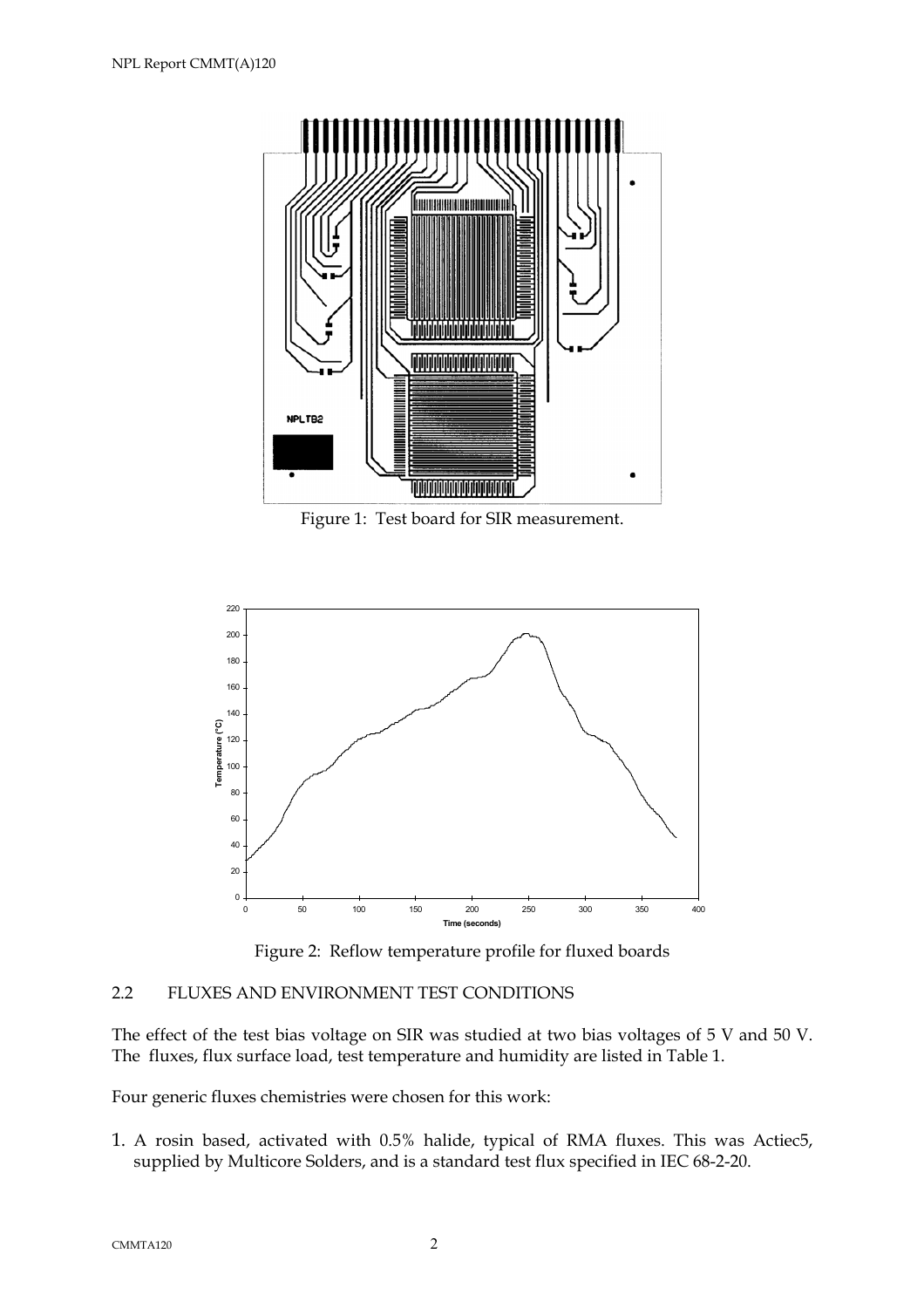- 2. A weak organic acid (WOA) flux. This was 1.6g/l adipic acid in IPA.
- 3. A glycol based flux in a IPA solvent (1.6g/l PEG400 in IPA). Glycols are used in SMD fluxes, but more importantly form the major part of hot air solder levelled (HASL) fluxes, during the manufacture of boards.
- 4. A combination of the above adipic and PEG fluxes.

The different fluxes, flux surface load, test temperatures and humidities are shown in Table 1. (These boards were not reflowed.)

| Flux                                           | <b>RMA</b>            | <b>WOA</b>                     | <b>PEG</b>              | $WOA + PEG$                                    |  |
|------------------------------------------------|-----------------------|--------------------------------|-------------------------|------------------------------------------------|--|
| Flux chemistry                                 | Actiec 5              | $1.6g/l$ adipic<br>acid in IPA | 1.6g/1 PEG400<br>in IPA | $0.8g/1$ adipic acid +<br>0.8g/1 PEG400 in IPA |  |
| Flux surface load<br>$(\mu l)$                 |                       | 100                            | 30                      |                                                |  |
| Test temperature<br>and humidity<br>conditions | $65^{\circ}$ C/85% RH |                                |                         |                                                |  |
| Flux surface load<br>$(\mu l)$                 | 100                   |                                |                         |                                                |  |
| Test bias voltage                              | 5 V (D                |                                |                         |                                                |  |

Table 1: Test Parameters: Fluxes, Flux Surface Load, Test Temperature and Humidity

The loading for the WOA plus PEG flux were different since with this flux the SIR was dramatically affected, consequently a different range of loading was selected.

In addition the influence of various glycols were investigated. So, in addition to polyethylene glycol 400 (PEG400) in IPA, polyethylene glycol 2000 (PEG2000) in IPA and polypropylene glycol 1025 (PPG1025) in IPA were investigated. A 100 µl surface load was used to investigate the effect of the different glycol on SIR. The different glycol Fluxes, flux surface load, test temperature and humidity are shown in Table2. (These boards were not reflowed.)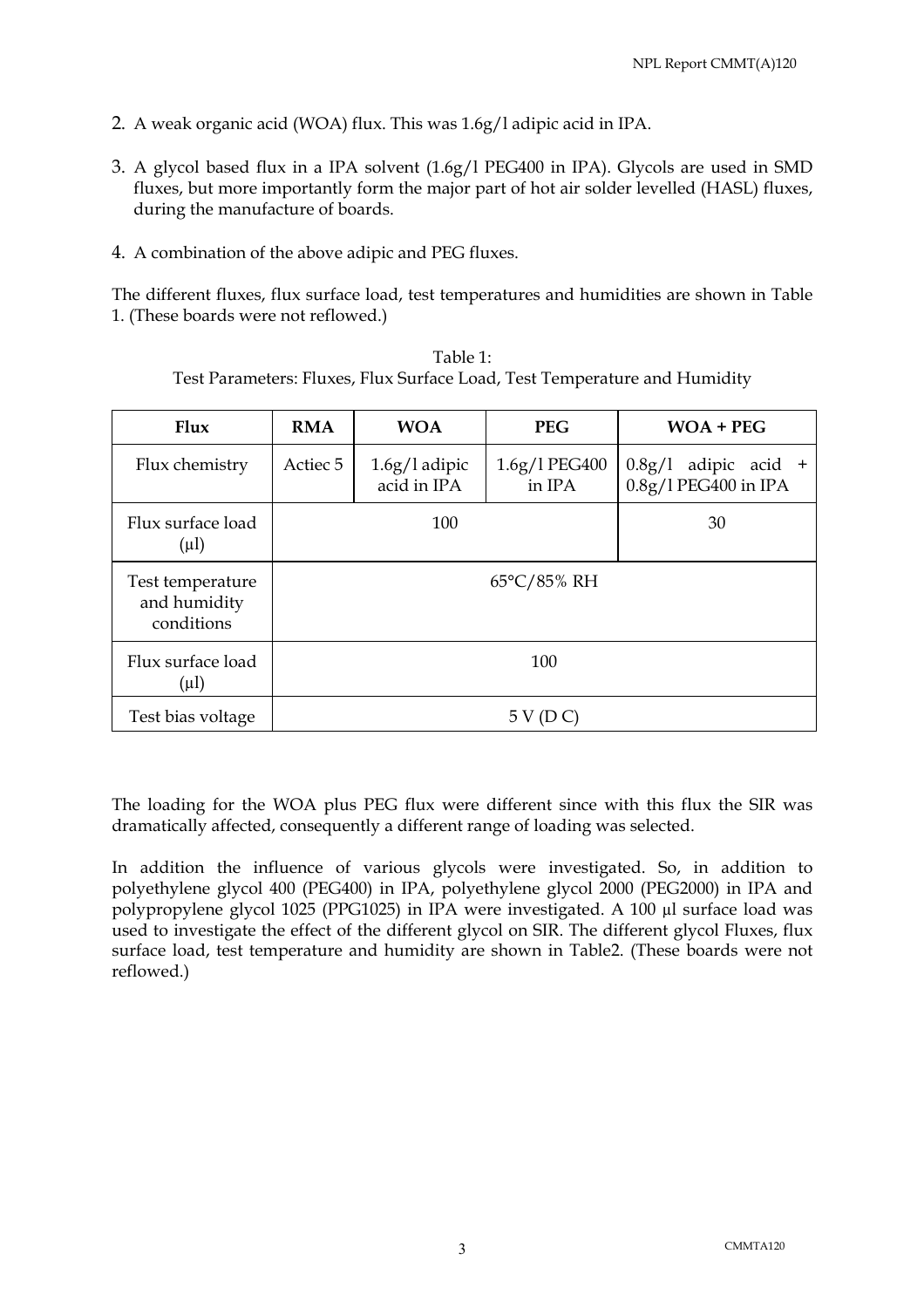| Table 2:                                                                            |
|-------------------------------------------------------------------------------------|
| Effect of Different Glycol Fluxes, Flux Surface Load, Test Temperature and Humidity |

| Flux                             | PEG                     | PEG                      | <b>PPG</b>                   |    |  |  |
|----------------------------------|-------------------------|--------------------------|------------------------------|----|--|--|
| Flux chemistry                   | 1.6g/l PEG400<br>in IPA | 1.6g/1 PEG2000<br>in IPA | 1.6g/1 PPG1025<br><b>IPA</b> | in |  |  |
| Flux surface load<br>$(\mu l)$   | 100                     |                          |                              |    |  |  |
| Test temperature<br>and humidity | $65^{\circ}$ C/85% RH   |                          |                              |    |  |  |
| Test bias voltage                | 5 V                     |                          |                              |    |  |  |

The influence of the reflow process on SIR was investigated at 65°C/85% RH with a single flux loading. This experiment was further modified by manual placing of a QFP over the SIR pattern just for the duration of the reflow, i.e. the part was not soldered. The conditions are shown in Table 3.

Table 3: SIR Experimental Conditions Used for the Reflow Boards: With and Without QFP Component

| Flux                             | <b>RMA</b><br>(Actiec 5) | <b>WOA</b> | <b>PEG</b> | $WOA + PEG$ |
|----------------------------------|--------------------------|------------|------------|-------------|
| Flux surface load<br>$(\mu l)$   | 100                      |            |            |             |
| Test temperature<br>and humidity | 65°C / 85% RH            |            |            |             |
| Test bias voltage                | 5 V (D C)                |            |            |             |

# 2.3 SURFACE INSULATION RESISTANCE MEASUREMENTS

The SIR measurements were performed using a bias voltage of 5 V DC. The test period was 48 hours. A Concoat AutoSIR was used to monitor SIR values on 16 channels every 10 minutes in an automatic fashion, the current sensitivity of the instrument is 2x10-12A, and a 106 Ω limiting resistor is included in each measurement channel. All SIR values are those for the whole pattern and not ohm squares. Two boards for each condition were measured, hence the results are the average of four measurements and the standard deviation of the log SIR is < 0.3 log ohms. The SIR value of a control board was measured during each test and the results are given in each Figure.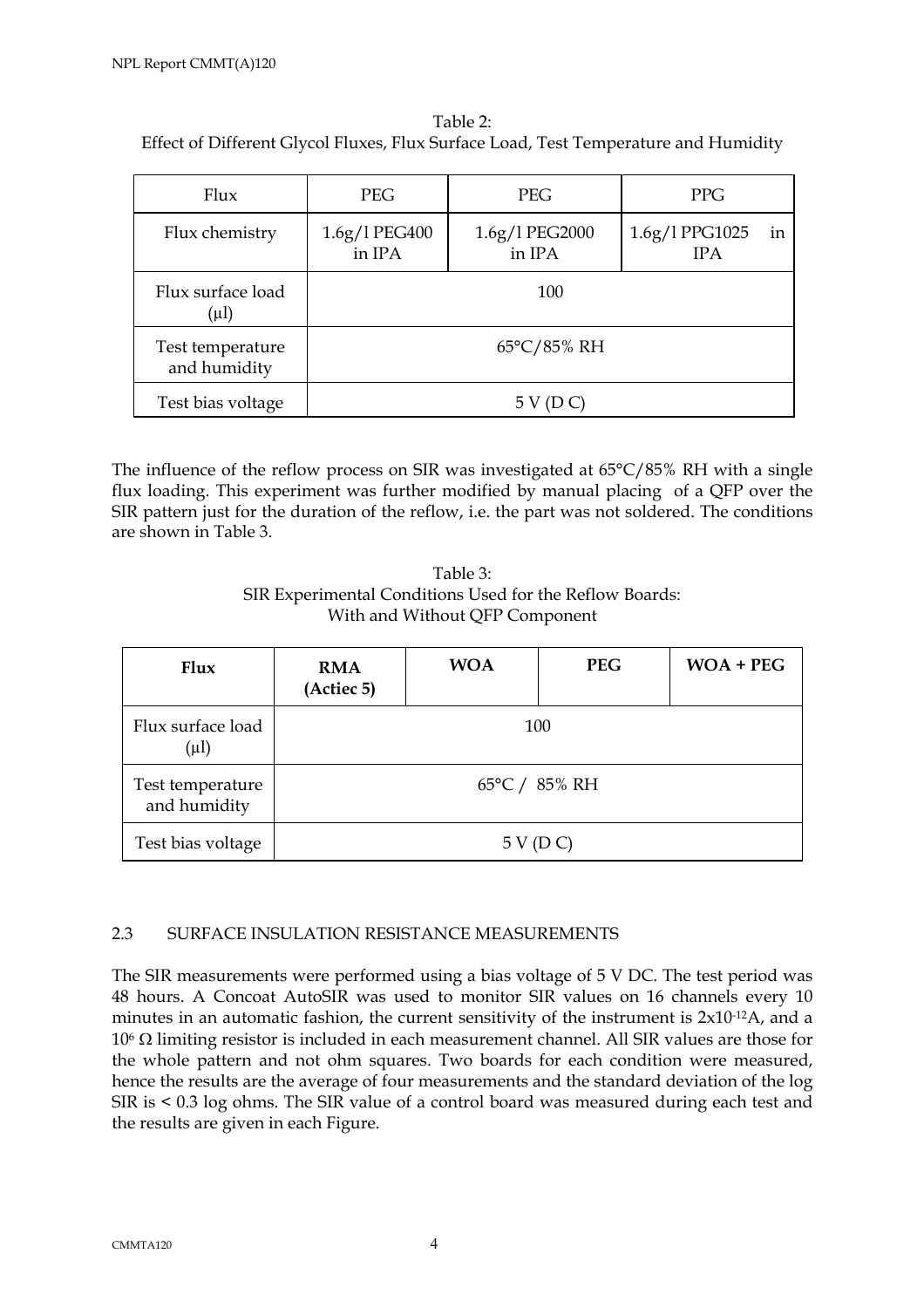### **3 RESULTS**

#### 3.1 PCB FINISH

SIR testing is commonly carried on any number of different PCB finishes. Here we consider the influence on SIR of PCB finishes, specifically bare copper, HASL and AuNi. The same procedure as reported earlier<sup>(1)</sup>, and the conditions and fluxes given in Table 1 were used. The results are presented in Figure 3.



Figure 3: The influence of different surface finishes on the SIR with different fluxes at 65°C/85%RH

The results show that for three of the fluxes, RMA, WOA, and PEG there is little difference in the SIR response between the different PCB finishes. There is however a considerable difference in the SIR response when using the WOA+PEG flux. With this flux the SIR is dramatically reduced on the AuNi finish, which is due to dendrite formation. Previouslyit was shown that the dendrites on the AuNi boards were nickel. The susceptibility of the AuNi finish to dendrite formation can be understood with reference to the standard reduction potentials of the metals and their relative position to the hydrogen potential. The standard reduction potentials are given in Table 4.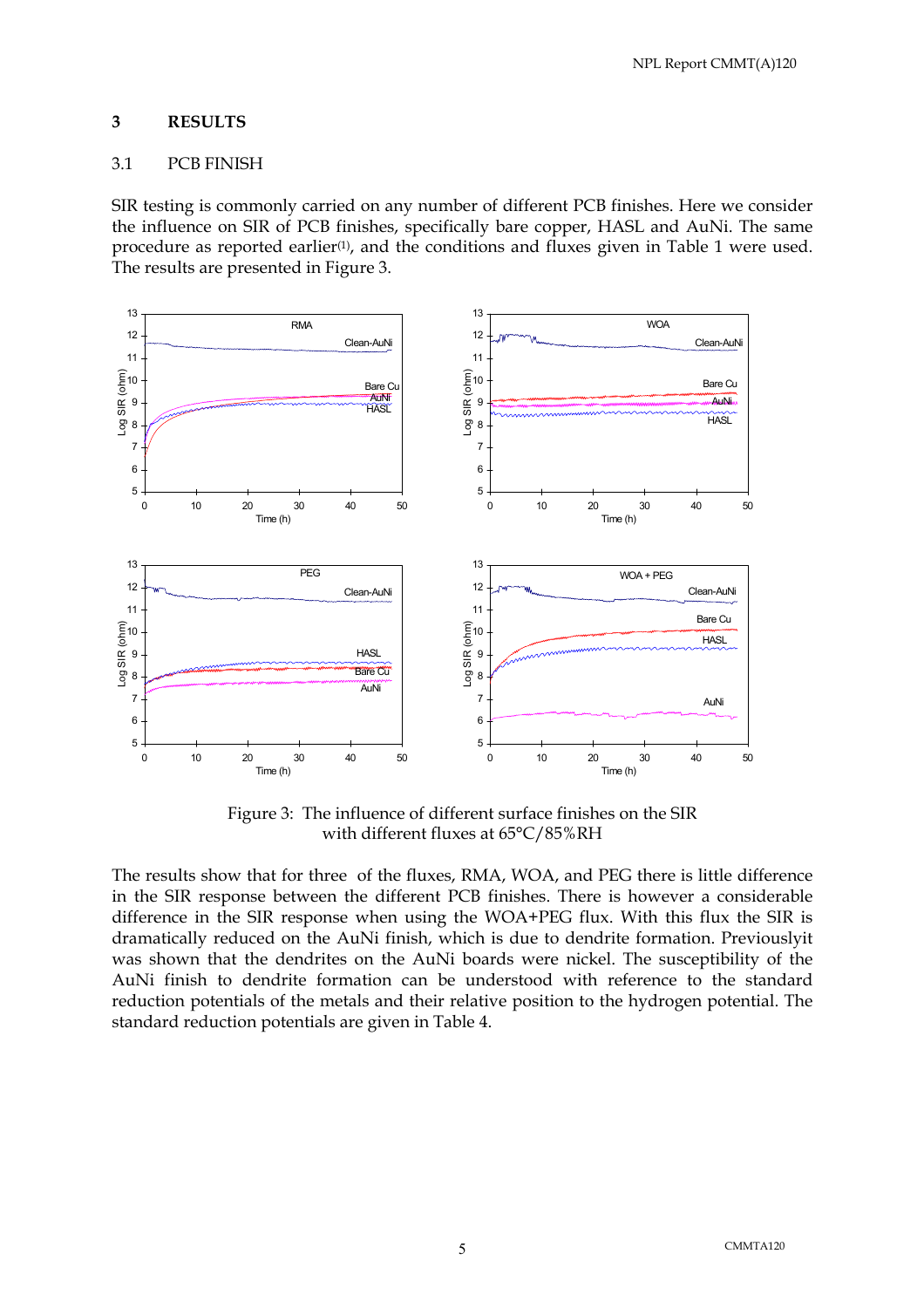| Element       | Ion considered         | <b>Standard Reduction</b><br>Potential (volts) | <b>Solubility Products</b><br>$(K_{sp} M(OH)_{n})$ |  |
|---------------|------------------------|------------------------------------------------|----------------------------------------------------|--|
| Gold          | $Au^{3+}$              | $+1.500$                                       | $2.7 \times 10^{-27}$                              |  |
| Copper        | $C_{11}$ <sup>2+</sup> | $+0.337$                                       | $1.2x10^{-15}$                                     |  |
| Hydrogen      | $H^*$                  | 0.0                                            | $1x10^{-14}$                                       |  |
| Lead          | $Pb^{2+}$              | $-0.126$                                       | $1.2 \times 10^{-15}$                              |  |
| Tin           | $Sn2+$                 | $-0.136$                                       | $8.5x10-30$                                        |  |
| <b>Nickel</b> | $Ni2+$                 | $-0.250$                                       | $1.5x10^{-16}$                                     |  |

Table 4: Standard Reduction Potentials

From Table 4 it is clear that nickel will be of the greatest concern in terms of its propensity for dissolution at the anode, and that copper should be of the least concern, apart from gold. For dendrites to form a number of key conditions must be met, but principally there must be enough ions in solution. Metal ion concentration will in turn be dependent on the total volume of the electrolyte and the pH of that electrolyte. For a given electrolyte a metal ion with a lower standard potential will contribute a higher concentration of metal ions in solution, and hence be more harmful in terms of dendrite formation.

#### 3.2 EFFECT OF TEST BIAS

The influence of test bias is considered next, and the results are shown in Figures 4 and 5, for the 5 and 50 volt conditions respectively. The plotted results are individual SIR curves. It is immediately clear that with the 5V data the SIR response is more stable when compared with the 50V data. With the RMA flux which tends to produce the most stable SIR response, in terms of sensitivity to experimental parameters, the 5V data reveal very repeatable results, whereas at 50V two results reveal the likely occurrence of dendrites, which was confirmed by visual inspection. With the RMA flux the final SIR values with the two voltages are very similar, approximately  $10\Omega$ , indicating the electrolyte behaves in a very simple resistive manner. However, with the PEG flux this is not the case. No dendrites were formed but the final SIR values are different, the SIR value for the 5V experiment being approximately one decade lower. Hence the current flow in the electrolyte is broadly constant and independent of the applied voltage.

With the WOA flux there is a marked difference between the two applied voltages. At 5V no dendrites occurred, and the repeatability of the results was fairly good. However at 50V there is a much larger scatter in the results and dendrite formation was noted. For the WOA+PEG flux dendrite formation was noted for both bias conditions. However, it is interesting to note that with the 50V condition there was a recovery in the SIR values for some results. It is interesting to speculate that a high bias has a beneficial influence in destroying, or even preventing, the formation of dendrites.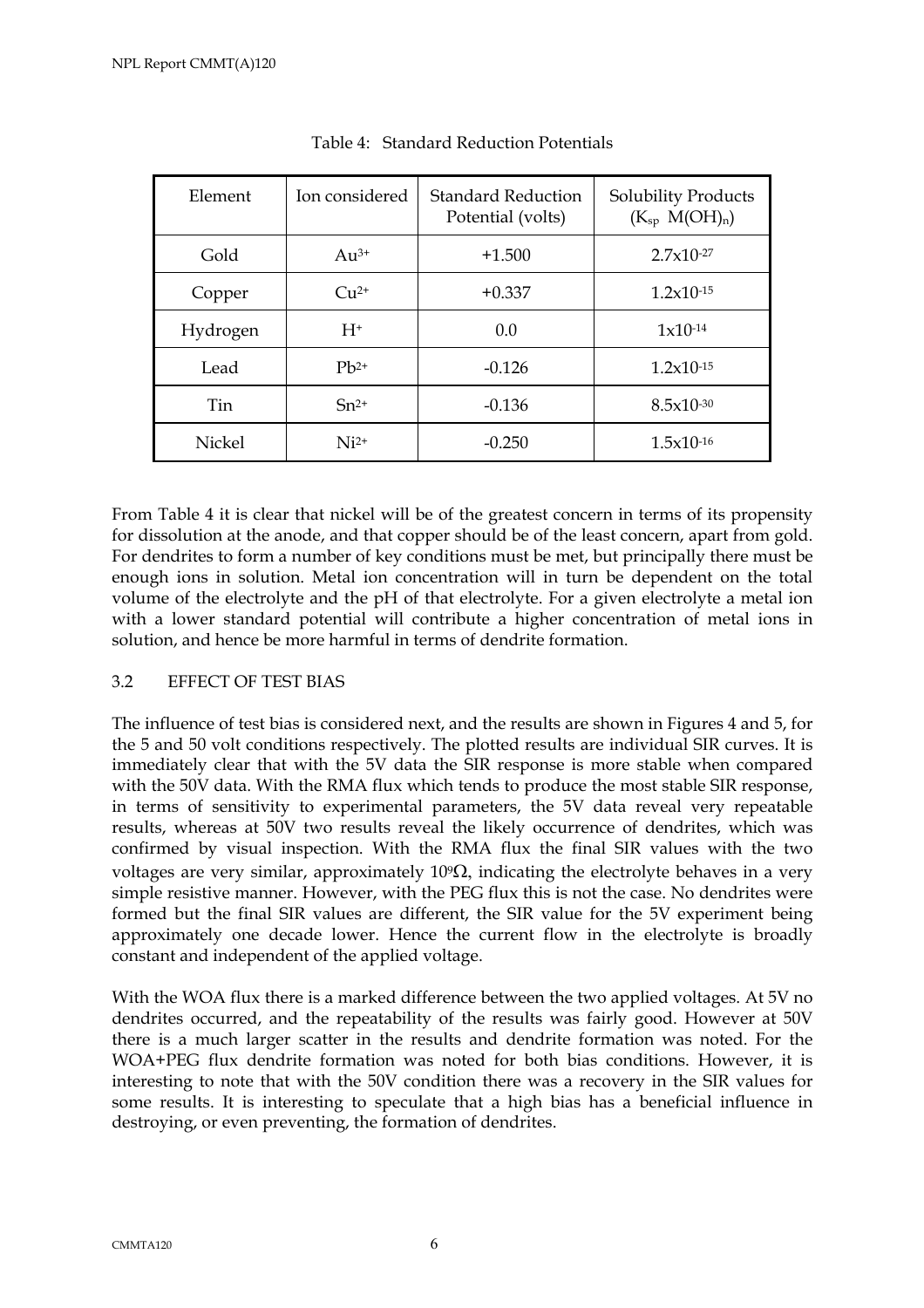

Figure 4: SIR values at 5V test voltage and 65°C/85% RH for different fluxes



Figure 5: SIR values at 50V test voltage and 65°C/85% RH for different fluxes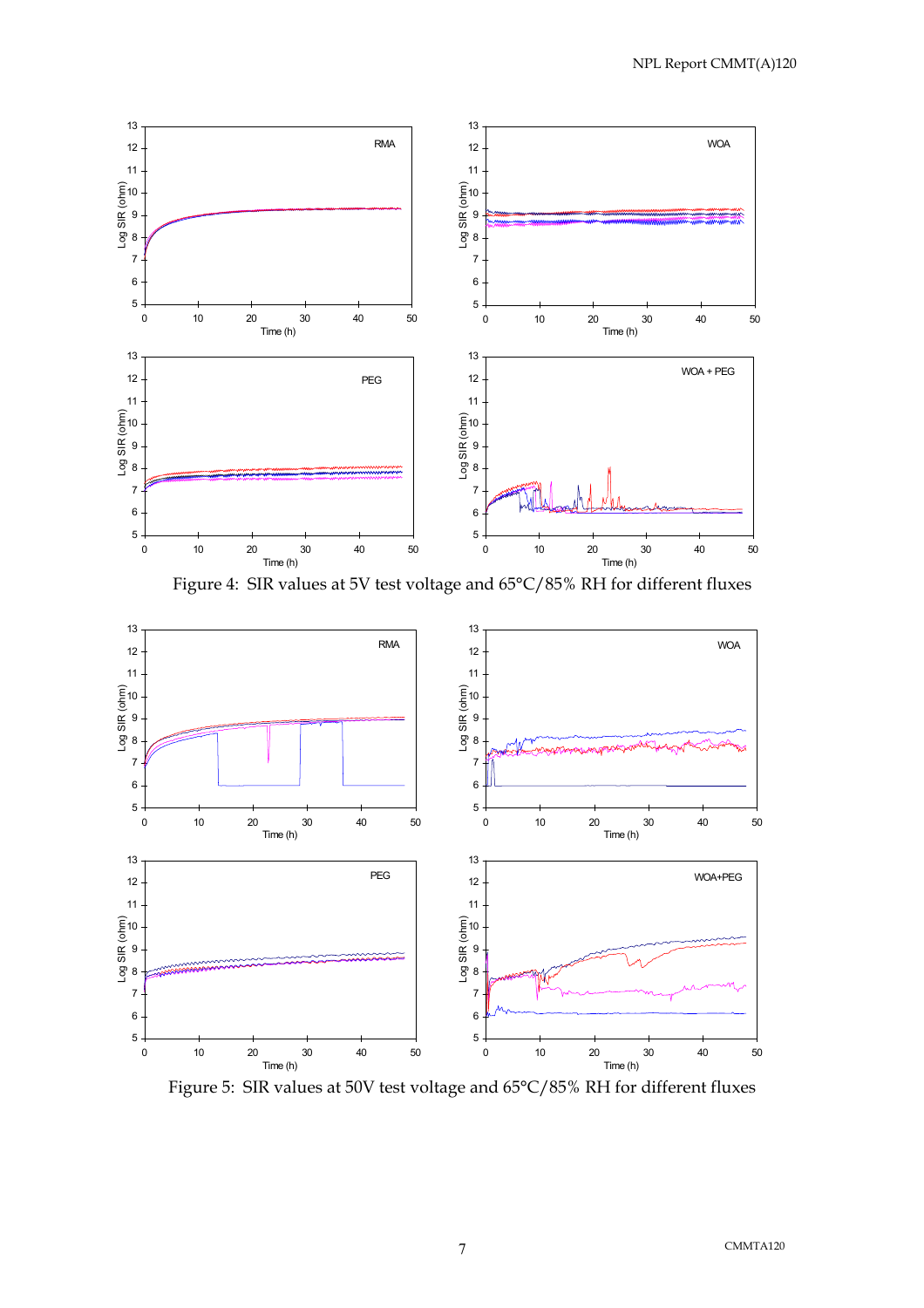#### 3.3 EFFECT OF GLYCOL CHEMISTRY

The SIR values with the different glycol fluxes at a 100  $\mu$ l surface loading and at 65 $\degree$ C/85% are shown in Figure 6.



Figure 6: The SIR value with time for boards with different glycol with 100 µl surface load at 65°C/85%

It can been see from Figure 6 that polypropylene glycol does not reduce the SIR as much as polyethylene glycol, and that there is no effect on SIR by increasing the polyethylene glycol molecular weight. The difference between the polyglycols depends on the different hydroscopic property and the structure of the molecules and hence we can see that the polyethylene glycol is more hydroscopic than polypropylene glycol. This behaviour can be attributed to the steric branched chain molecular structure of polypropylene glycol, which inhibits the easy water adsorption along the chain.

## 3.4 IMPACT OF REFLOW AND THE PRESENCE OF COMPONENTS ON SIR

The tests discussed so far are for flux residues dispensed onto boards at 60°C. This is clearly not representative of a production process, but may well be typical of residues that are trapped on boards following processing. To simulate the soldering process, boards were prepared in an identical method of flux dispensing, but then given a reflow cycle, as described in 2.1. To replicate possible flux entrapment, on some of the boards a QFP component was manually placed over the SIR pattern for the duration of the reflow cycle. These components were not actually soldered to the board, and were removed for SIR testing. The effect of the reflow processes, with and without the QFP components, on the SIR values are shown in Figure 7.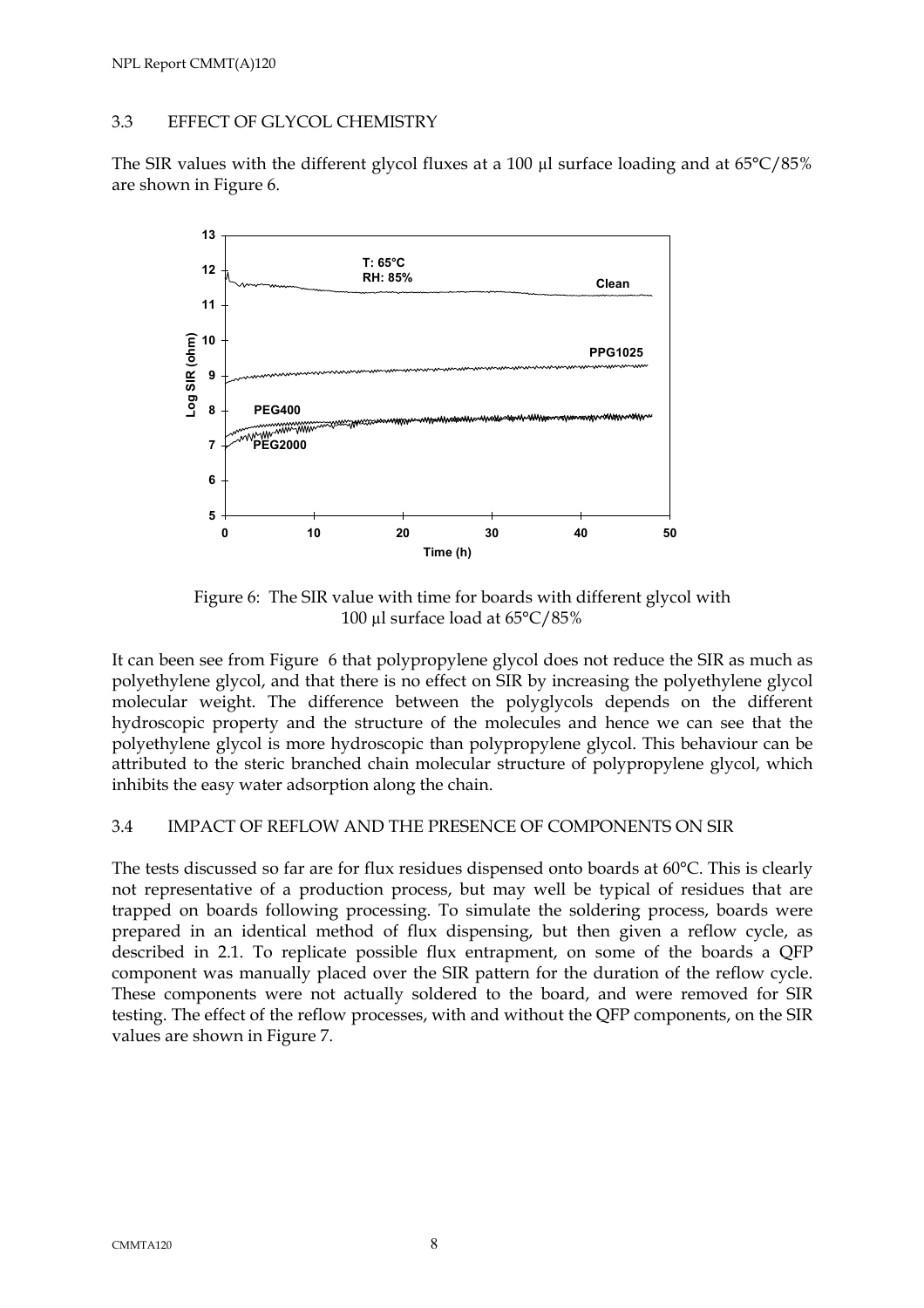

Figure 7: The effect of reflow process on SIR for the board with different fluxes with 100µl surface load at 65°C/85% RH

It is immediately clear from Figure 7 that reflowing the boards has a big impact on the flux residues and the SIR. Generally, the SIR values for the boards that are not reflowed are low, whereas the reflowed values are close to the clean board values. Clearly volatilisation of the flux residues during reflow causing the SIR values to be high. The impact of the QFP can also be seen, and the effect of flux entrapment. For the RMA flux there is a steady drop in SIR with the applied conditions, and the effect of the QFP component is to cause a drop of half a decade in SIR. With the PEG flux there is no effect of reflowing with or without the QFP. For the WOA flux the presence of the QFP is significant, the simple reflowed data being the same as the clean board, indicating complete volatilisation of the flux, whereas with the QFP component the SIR drops by over a decade. With the flux combination of WOA+PEG the effect of the reflow is to remove almost completely the flux residues and lift the SIR values to that of the clean boards. The presence of the QFP has very little effect. These are surprising results considering the PEG flux SIR values and the effect of the QFP with the WOA flux.

### **4 DISCUSSION**

This paper addresses a number of key issues in SIR testing that are often assumed to be constants. It is clear for example that the preparation of the samples is key to the outcome of the result. If the SIR test is being used to assure product reliability then the samples should resemble the product closely. It is clear from Figure 7 that reflowing the boards does have a considerable effect on removing the flux residues. Consequently in a properly optimised process, which may contain a cleaning stage, flux residues will be non-existent. However, as